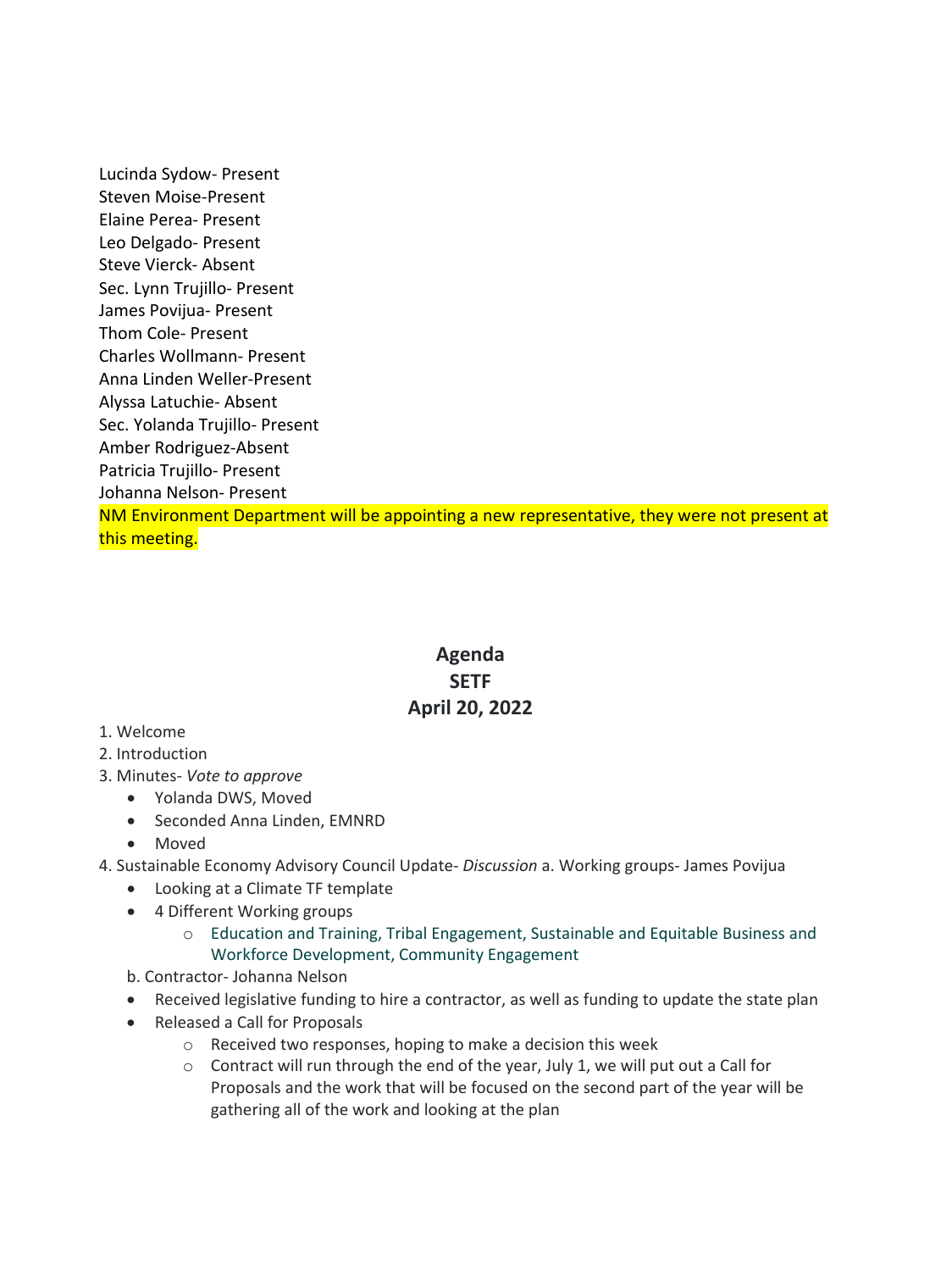o [https://edd.newmexico.gov/wp-content/uploads/2022/04/State-Plan-SEAC-SET-](https://edd.newmexico.gov/wp-content/uploads/2022/04/State-Plan-SEAC-SET-Force.-pdf.pdf)[Force.-pdf.pdf](https://edd.newmexico.gov/wp-content/uploads/2022/04/State-Plan-SEAC-SET-Force.-pdf.pdf)

5. Climate Change Task Force, AnnaLinden Weller, Polity Advisor @ EMNRD- *Discussion* a. Work in progress

• Provided PowerPoint Presentation

b. How can we collaborate with the SET Force?

- Yolanda- Plan for moving along, is the goal to identify where there are specific implications? (education, workforce, etc). A new workforce plan needs to be created and it would be nice to align it with this plan in regard to workforce
	- $\circ$  ALW- The idea is to produces something all of state government can utilize and a guide to local and tribal governments. I think we can lace these together so that there aren't silos.
- 6. Adopting Equity Principles, James Povijua- *Discussion* 
	- Two things that Equity principals did was to define overly burdened communities and just transition
		- $\circ$  overly burdened communities = Directly impacted communities
		- o Principles Regarding Processes to Develop and Implement Climate Policies
			- **Engage Overly Burdened Communities**
			- **E** Respect Tribal Sovereignty and Require Collaboration and Consultation
			- **E** Maintain Accountability and Transparency.
			- **Principles Regarding Design and Effects of Climate Policies**
			- **Incorporate Traditional Knowledge and Experience.**
			- **Advance Equitable Economic Transition.**
			- **Prioritize Creating and Maintaining Universal Access to Utilities**
			- **Reduce Health and Environmental Impacts.**
- 7. Update to 9 Targeted Industries, re: HB164, uranium mine cleanup- *Discussion* 
	- o Rose Rohrer, from BBERwill be discussing this bill
	- o Rose Rohrer from UNM Bureau of Business and Economic Research rrohrer@unm.edu
		- o <https://bber.unm.edu/research/projects/uranium-cleanup-project>
		- $\circ$  Interviewed businesses and communities to better understand what uranium clean-up looks like in NM and how to organize things in the state
	- $\circ$  AnnaLinden-Suggest that we pull in the appropriate division level staff at EMNRD and EDD. The money creates two positions, one at EMNRD and EDD from the money from HB164. Wants to bring
	- $\circ$  Tom Singer-Are you aware of the ramp up of the orphan oil and gas well program. And the decommissioning and reclamation obligations of PNM and other owners for San Juan Generating Station and San Juan mine??
	- o Rose- State Mine Inspector shared that it would take a tiny repositioning with a training
	- o The biggest problem is with coordination
		- o JN-What would that coordination look like?